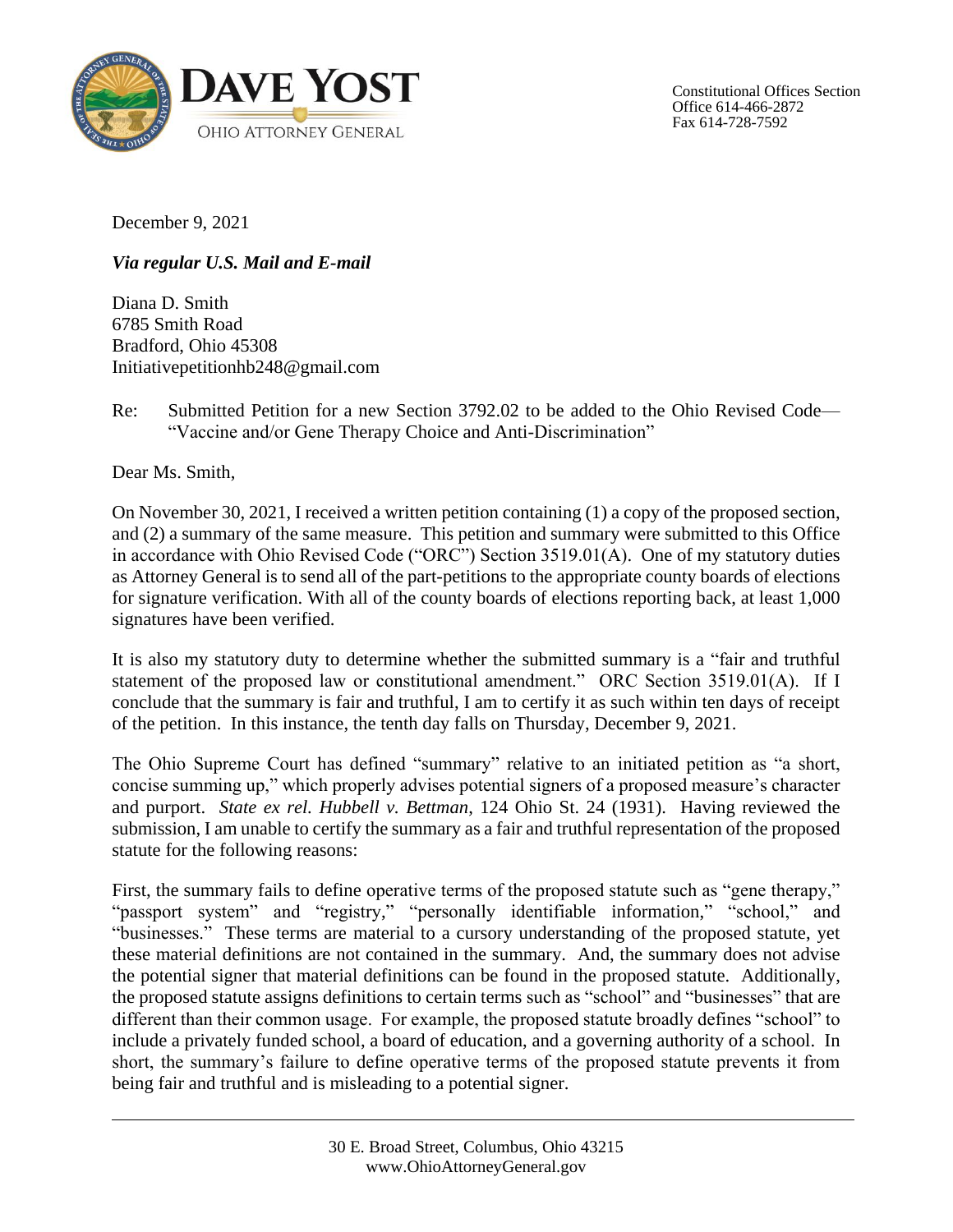Second, numerous material provisions in the proposed statute were omitted from the summary. For example, the summary states that the proposed statute prohibits certain individuals and entities from "requiring any vaccine or gene therapy," but it fails to mention that the proposed statute also prohibits certain individuals and entities from "otherwise request[ing] vaccine or gene therapy." In other words, the summary sets forth a narrower scope of actions than what is actually prohibited by the proposed statute. Similarly, the summary states that the proposed statute prohibits "discrimination" against an individual or a business for their choices regarding vaccine or gene therapy, but it fails to disclose that the proposed statute also prohibits a wide variety of actions that are not commonly understood to be discriminatory actions. For example, providing "any disposition, service, financial aid, or benefit" as a result of these choices is also prohibited by the statute. The summary's failure to disclose these prohibited actions are material omissions that affect its fair and truthful evaluation.

Third, the summary fails to mention important exceptions in the proposed statute. The summary states that the proposed statute prohibits certain individuals and entities from "requiring any vaccine or gene therapy," "requesting any vaccine or gene therapy status," or "disclosing" such status. However, the summary fails to mention that there are important exceptions to these prohibitions. For example, the proposed statute does not prohibit certain students from being required to provide proof of immunization against mumps, poliomyelitis, diphtheria, pertussis, tetanus, rubeola, and rubella. And, healthcare providers and insurers can require, request, or disclose information relating to vaccine or gene therapy status "as it pertains to patient care, treatment, or billing." Finally, the summary fails to disclose that the proposed statute will remain in effect in all circumstances, even during a state of emergency.

In total, the summary does not properly advise a potential signer of the proposed statute's character and limitations. For these reasons, I am unable to certify the summary as a fair and truthful statement of the proposed statute. Finally, I recommend that the Petitioners carefully review and scrutinize the remainder of the summary to ensure that it accurately captures the proposed statute's definitions, contents, and limitations before it is resubmitted to this Office.

Yours,

Dave Yost

Ohio Attorney General cc: Committee to Represent the Petitioners